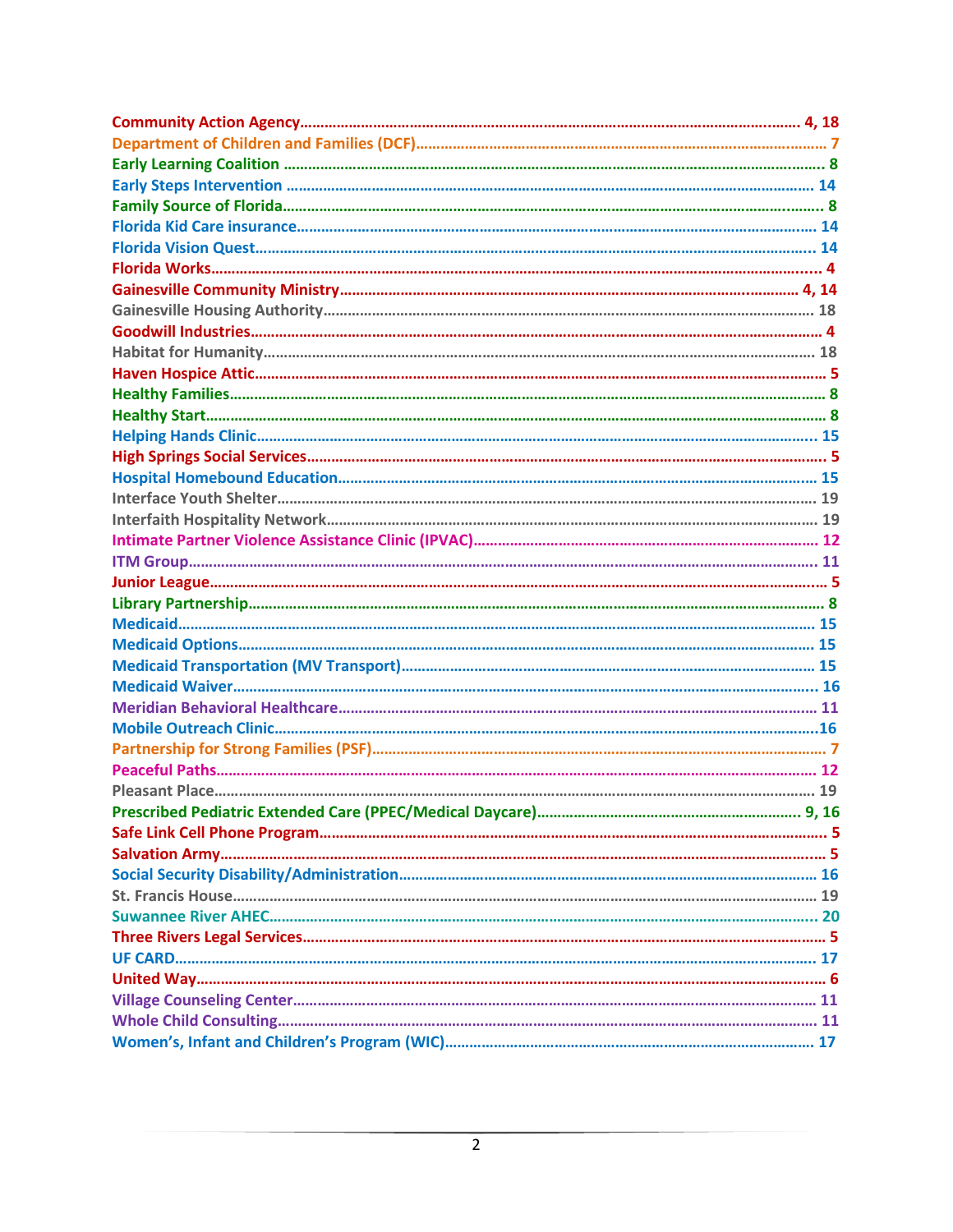#### **Basic Needs:**

*Food, clothing, emergency financial services, Employment assistance*



**●Access Florida (Food stamps, Medicaid):** 

Phone: 1-866-762-2237 Website**:** <http://www.myflorida.com/accessflorida/>

**●Alachua County Community Support Services (ACOSS):** Utilities, rent, and other resources as listed below.

218 SE 24th Street Gainesville, FL 32641 Phone: (352) 264-6750 TDD: (352) 955-2499 Fax: (352) 264-6756 Website[: http://www.alachuacounty.us/DEPTS/CSS/SOCIALSERVICES/Pages/Services.aspx](http://www.alachuacounty.us/DEPTS/CSS/SOCIALSERVICES/Pages/Services.aspx)

Animal Services fee waiver: Fee waiver allowing indigent persons to reclaim their pets.

Indigent burials or cremations

Referrals: Services such as a brief assessment, information and referral.

Rent and mortgage: Rent and mortgage assistance may be available for eligible residents to assist in the prevention of eviction and foreclosure and to reduce homelessness.

RTS day bus pass: Eligible residents receive a RTS day bus pass to access public transportation for medical and/or work related reasons.

Urgent Special Needs: Assistance for items and services that are not offered through any other sources.

Utilities: Utility assistance may be available for eligible residents to prevent the interruption of utility services.

**●Bread of the Mighty Food Bank:** Emergency food

325 NW 10<sup>th</sup> Avenue Gainesville, FL 32601 Phone: (352) 336-0839 Website[: http://www.breadofthemighty.org/](http://www.breadofthemighty.org/)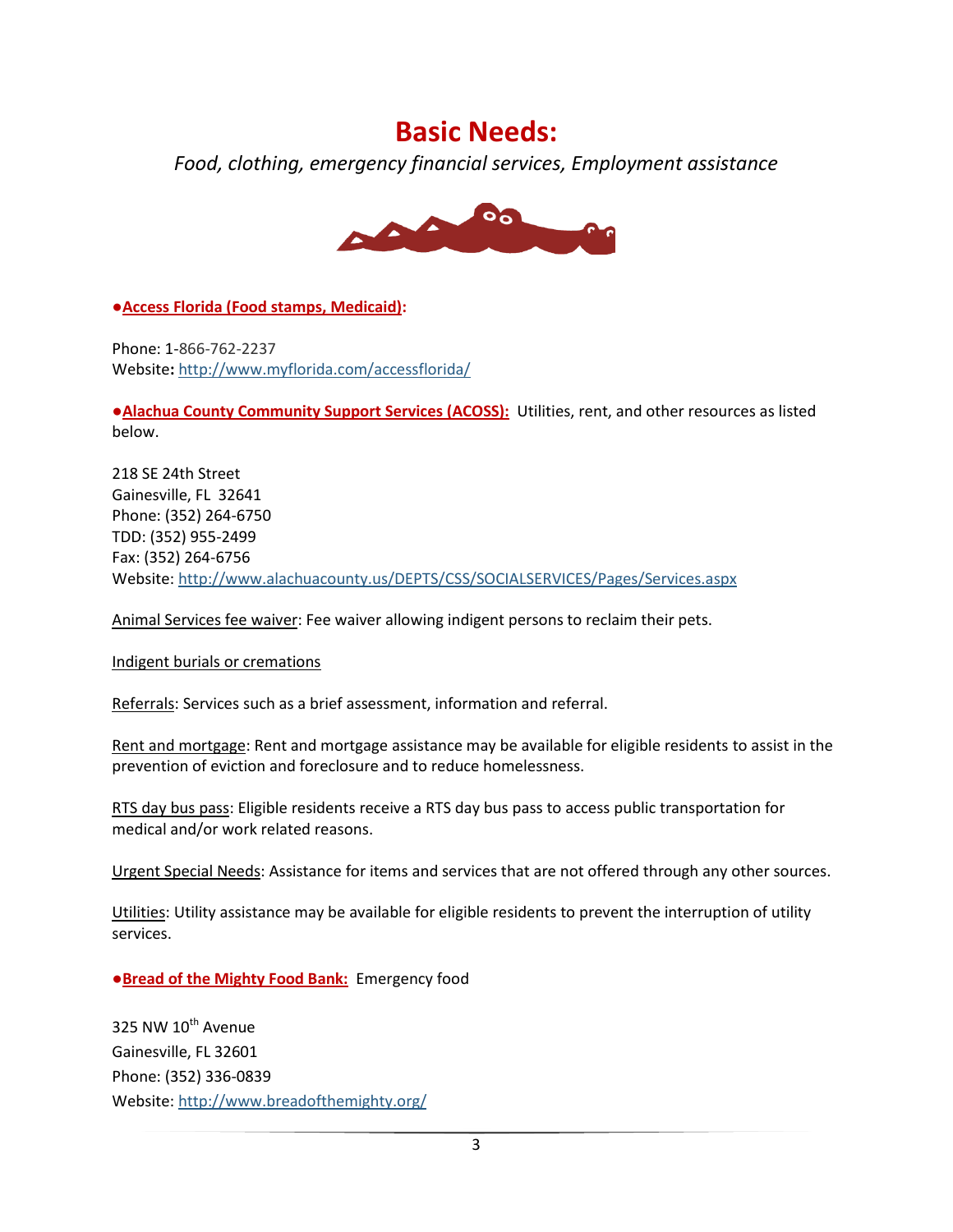**●Catholic Charities:** Utilities, rent, and emergency food

1701 NE 9th Street Gainesville, FL 32609 Phone: (352) 372-0294 Website[: http://catholiccharitiesgainesville.org/](http://catholiccharitiesgainesville.org/)

**●Community Action Agency:** Immediate financial assistance (Utility/Rent), Self-sufficiency program (helping families to become independent of social/public assistance)

1405 NW 13<sup>th</sup> Street, Suite B Gainesville, FL 32601 Phone: (352) 373-7667 Website[: http://www.cfcaa.org/](http://www.cfcaa.org/)

**●FloridaWorks/One-Stop Career Center**: Provides career counseling, workshops/assessments, resume and interview assistance, job leads, funding for job training, support services and phones, computers, and supplies for jobseekers; services are free of charge. Available for every Alachua and Bradford county resident looking for employment.

4800 SW 13th St Gainesville, FL 32608 Phone: (352) 955-2245 Website[: http://www.floridaworksonline.com](http://www.floridaworksonline.com/)

**●Gainesville Community Ministry:** Utilities, rent, clothing, furniture, emergency food, Free GED classes, parenting classes, assistance with obtaining state IDs.

238 SW 4th Ave Gainesville, FL 32601 Phone: (352) 372-8162 Website[: http://www.gcmhelp.org](http://www.gcmhelp.org/)

**●Goodwill Industries:** Clothing, furniture

3520 SW 34th St Gainesville, FL, 32608 Phone: (352) 376-9041

2624 NW 13th St. Gainesville, FL, 32609 Phone: (352) 378-4449 Website[: http://www.goodwill.org/](http://www.goodwill.org/)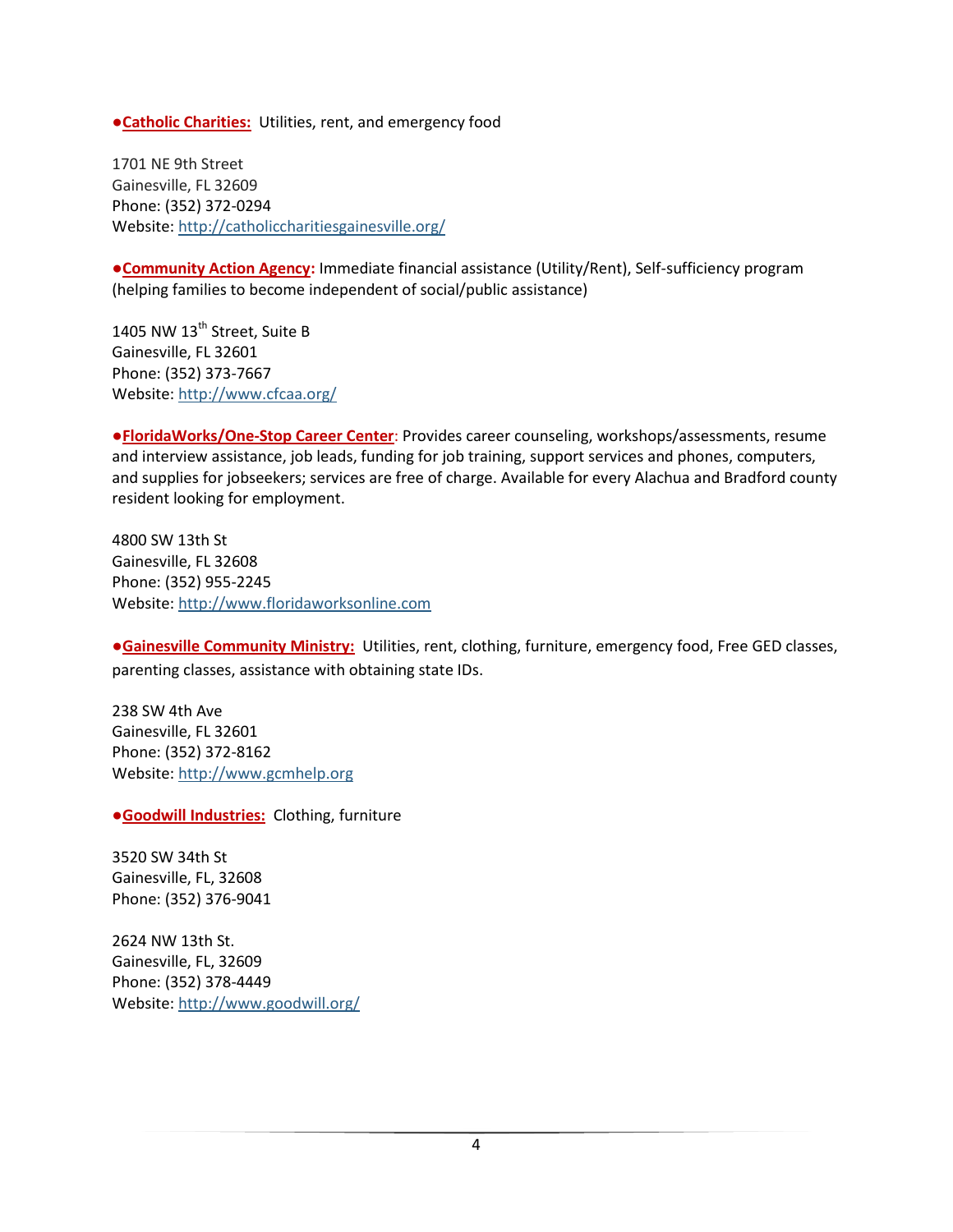**●Haven Hospice Attic:** Clothing (free with referral letter)

300 NW 8<sup>th</sup> Avenue Gainesville, FL 32608 Phone: (352) 378-7484 Website[: http://www.havenhospice.org/gainesville-attic.aspx](http://www.havenhospice.org/gainesville-attic.aspx)

**●High Springs Social Services:** Food pantry, clothing, rent/utility assistance

15 SE 1st Ave High Springs, FL 32643 Phone: (386) 454-1000

**●Junior League:** Clothing (free with referral letter)

430-A North Main Street Gainesville, FL 32601 Phone: (352) 372-1710 Website[: https://www.gainesvillejrleague.org](https://www.gainesvillejrleague.org/)

**●SafeLink Cell Phones**: Recipients receiving assistance through government programs are eligible

Phone: 1-800-Safelink Website[: https://www.safelinkwireless.com/Enrollment/Safelink/en/Public/NewHome.html](https://www.safelinkwireless.com/Enrollment/Safelink/en/Public/NewHome.html)

**●Salvation Army:** Food pantry, utility assistance, furniture assistance, clothing vouchers, Angel Tree program (Christmas gifts for children)

639 E. University Avenue Gainesville, FL 32601 Phone: (352) 376-1743 Website[: http://www.uss.salvationarmy.org/uss/www\\_uss\\_gainesville.nsf/](http://www.uss.salvationarmy.org/uss/www_uss_gainesville.nsf/)

*•St. Francis House:* Emergency food (soup kitchen)

413 S. Main Street Gainesville, FL Phone: (352) 378-9079 Website[: http://stfrancishousegnv.org/](http://stfrancishousegnv.org/)

**●Three Rivers Legal Services:** Free civil legal services to low-income individuals (Foreclosure, Consumer, Domestic Violence, Education, Elder, Employment, Family, Public Benefits, Housing, Small Claims)

901 NW 8<sup>th</sup> Avenue Suite D-5 Gainesville, FL 32608 Phone: (352) 372-0519 Website[: http://www.trls.org/](http://www.trls.org/)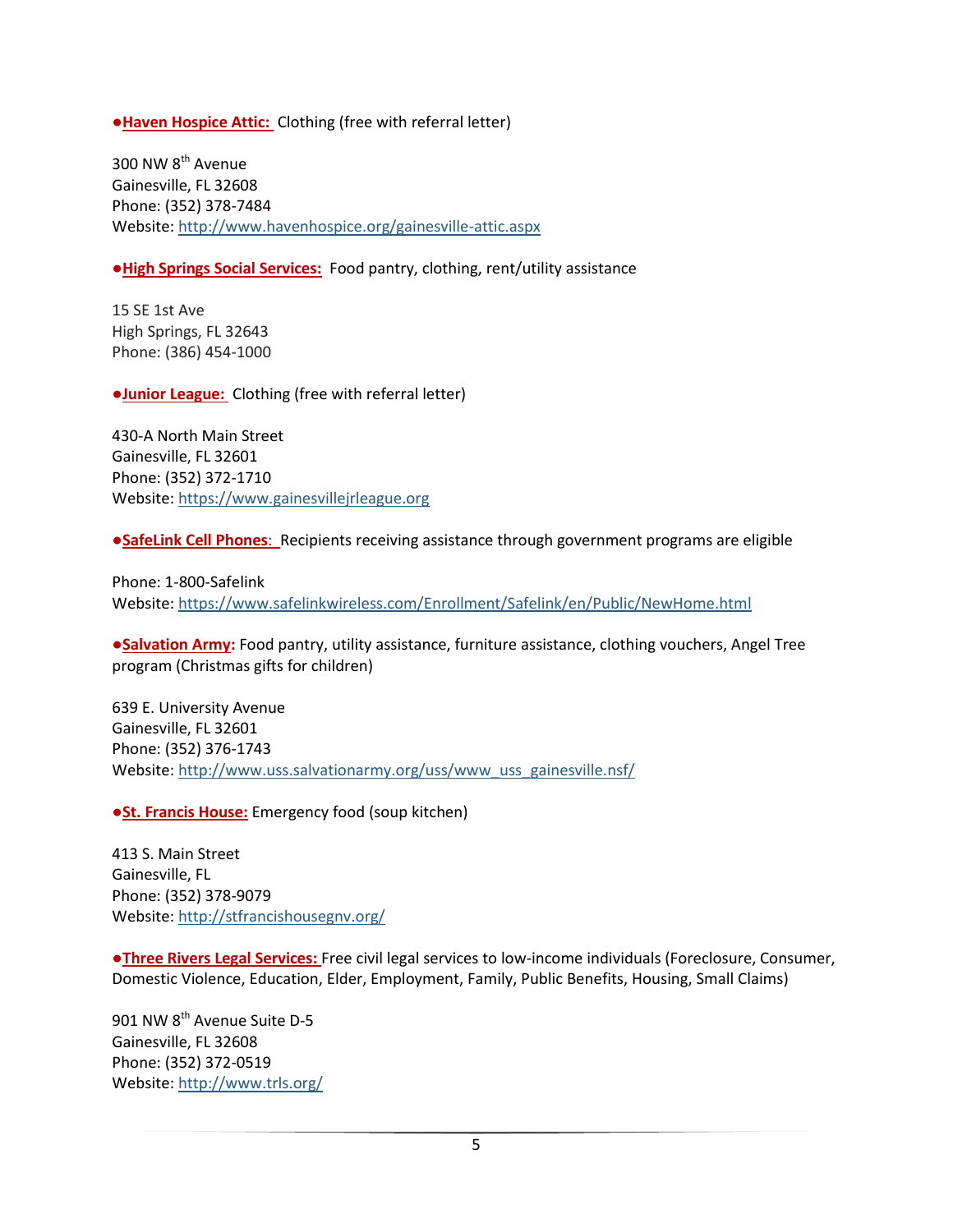**●United Way:** information and referral program

United Way of North Central Florida 6031 NW 1st Place Gainesville, FL 32607-2025 Phone: (352)331-2800 Fax: (352)331-2111 Website**:** <http://www.unitedwayncfl.org/> United Way 2-1-1 for local resources**:** <http://nefl211.org/default.asp>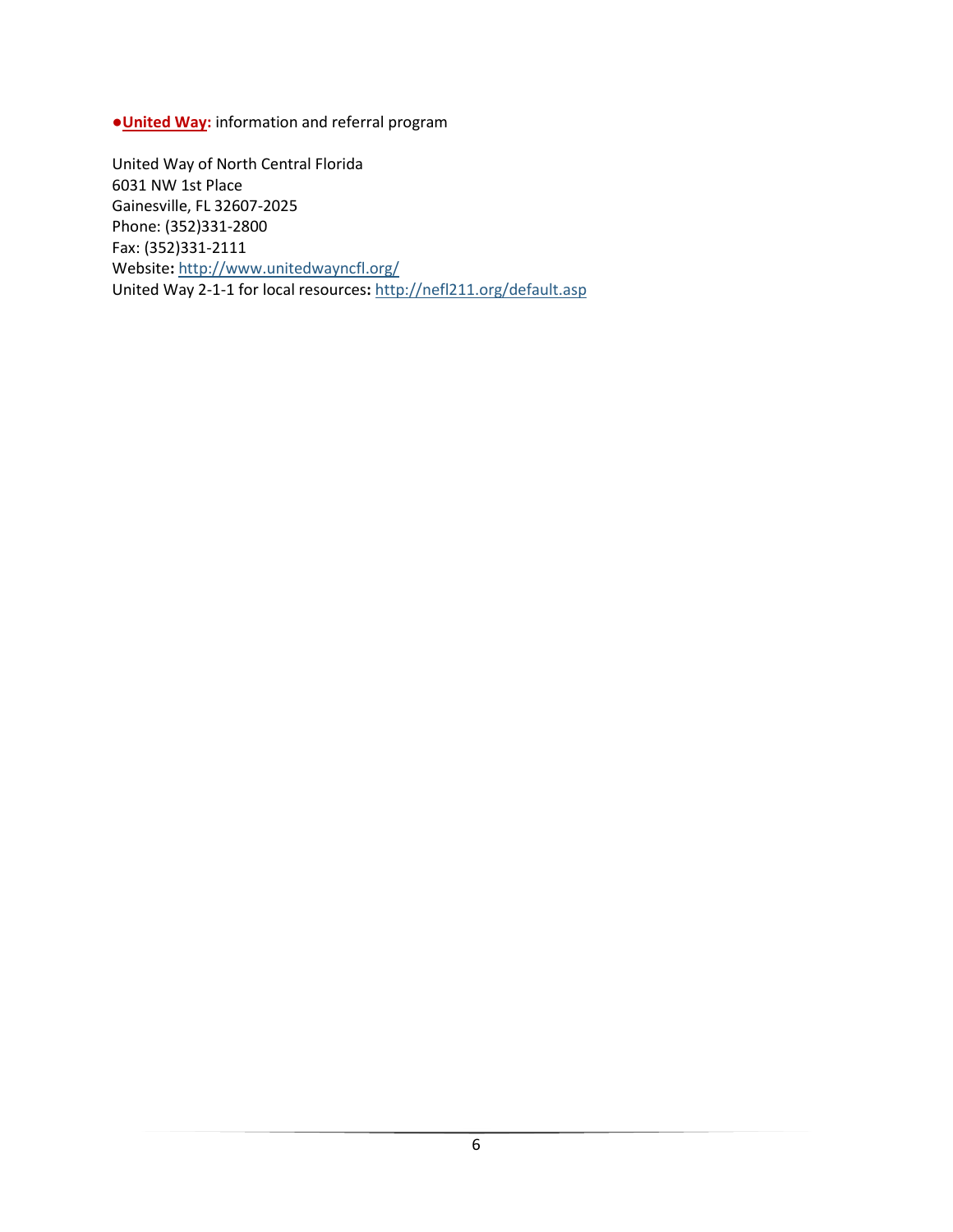#### **Child Welfare Services:**



**●Child Protection Team (CPT):** Medical diagnosis and evaluation, Nursing assessment, Child and family assessments, Multidisciplinary staffings, Psychological and psychiatric evaluations, Specialized and forensic interviews Expert court testimony, Training for child protection investigators and other community providers of child welfare services, Training for emergency room staff and other medical providers in the community.

University of Florida Dept. of Pediatrics 1701 SW 16th Avenue, Bldg. A Gainesville, FL 32608-1173 352-334-1300 Website: <http://cpt.pediatrics.med.ufl.edu/>

**●Department of Children and Families**: Provides a wide range of services including Automated Community Connection to Economic Self Sufficiency (ACCESS), Abuse hotline, Adoption, Adult Protective Services, Background Screening, Child Care, Child Welfare, Community-Based Care, Domestic Violence, Foster Care, Homelessness, Human Trafficking, Independent Living Services, Mental Health, Refugee Services, and Substance Abuse.

Local DCF office: (352) 415-6169 (for inquiries about an open DCF case/assignment of the DCF investigator)

The Florida Abuse Hotline: 1-800-962-2873 (to refer concerns of abuse/neglect to DCF)

Website: <http://www.myflfamilies.com/contact-us/region/circuit-8>

**●Partnership for Strong Families**: Provides adoption services, foster care supervision, family preservation services, and case management. Families must be referred by Department of Children and Families. Provides on-going case management to children involved in the child welfare system (DCF).

5905 NW 1st Pl Suite A Gainesville, FL 32607 Phone: (352) 244-1500 Website[: www.pfsf.org](http://www.pfsf.org/) (staff directory on the website)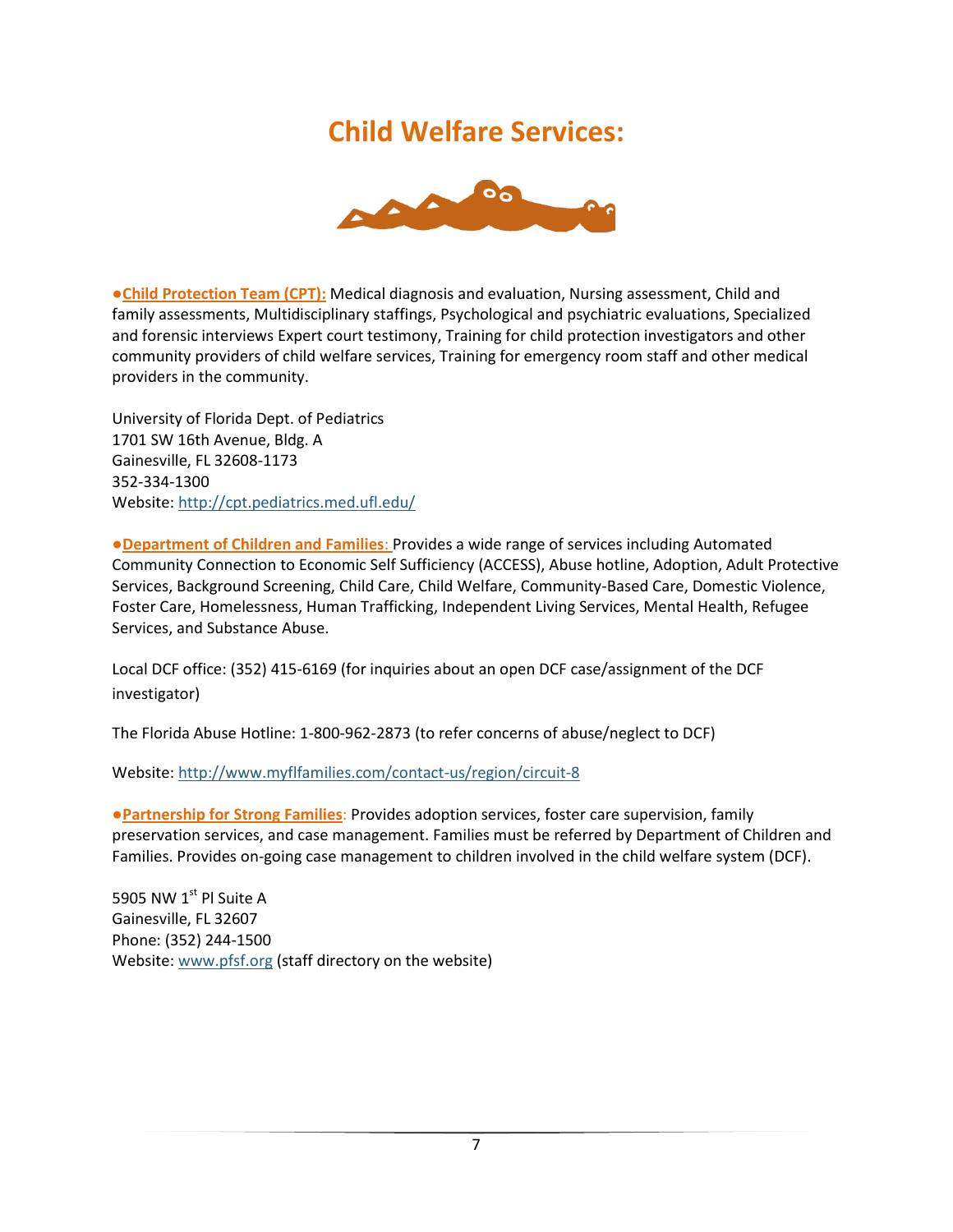### **Childcare & Parenting Resources:**



**●Early Learning Coalition (ELC):** Assistance with daycare, Voluntary Pre-Kindergarten (VPK) and School Readiness programs

4424 NW 13th St, Gainesville, FL 32609 (352) 375-4110 Website: **<http://www.elcalachua.org/>**

**●Family Source of Florida Parent Helpline:** Offers immediate assistance to stressed and overwhelmed parents/caregivers regarding parental responsibilities or specific behaviors of children, provides support to survivors of child abuse or incest, and provides support for parents about their child's behavior.

1- 800-FLA-LOVE (800-352-5683) Website: [www.211bigbend.org](http://www.211bigbend.org/)

**●Healthy Families:** Voluntary home visitation program promoting positive parent-child relationships and child health and development. This program offers services prenatally or at the birth of a baby to families who are voluntarily assessed as needing Healthy Families services. The services can last for up to five years depending on the needs of the family.

910 NW 57th Street Gainesville, FL 32605 Phone: (352) 294-5530 Website[: http://www.healthyfamiliesfla.org/alachua.asp](http://www.healthyfamiliesfla.org/alachua.asp)

**●Healthy Start:** provides universal risk screening of all Florida's pregnant women and newborn infants to identify those at risk for poor birth, health and developmental outcomes. Free services to pregnant women and babies, up to age 3.

1785 NW 80th Blvd. Gainesville, FL 32606 Phone: (352) 334-7940 Website: <http://www.healthystartncf.org/>

**●Library Partnership Resource Center:** Resource/referrals for families, family events, clothing, tutoring, financial planning, parenting classes, project job makeover

1130 NE  $16^{th}$  Avenue Gainesville, FL 32601 Phone: (352) 334-0161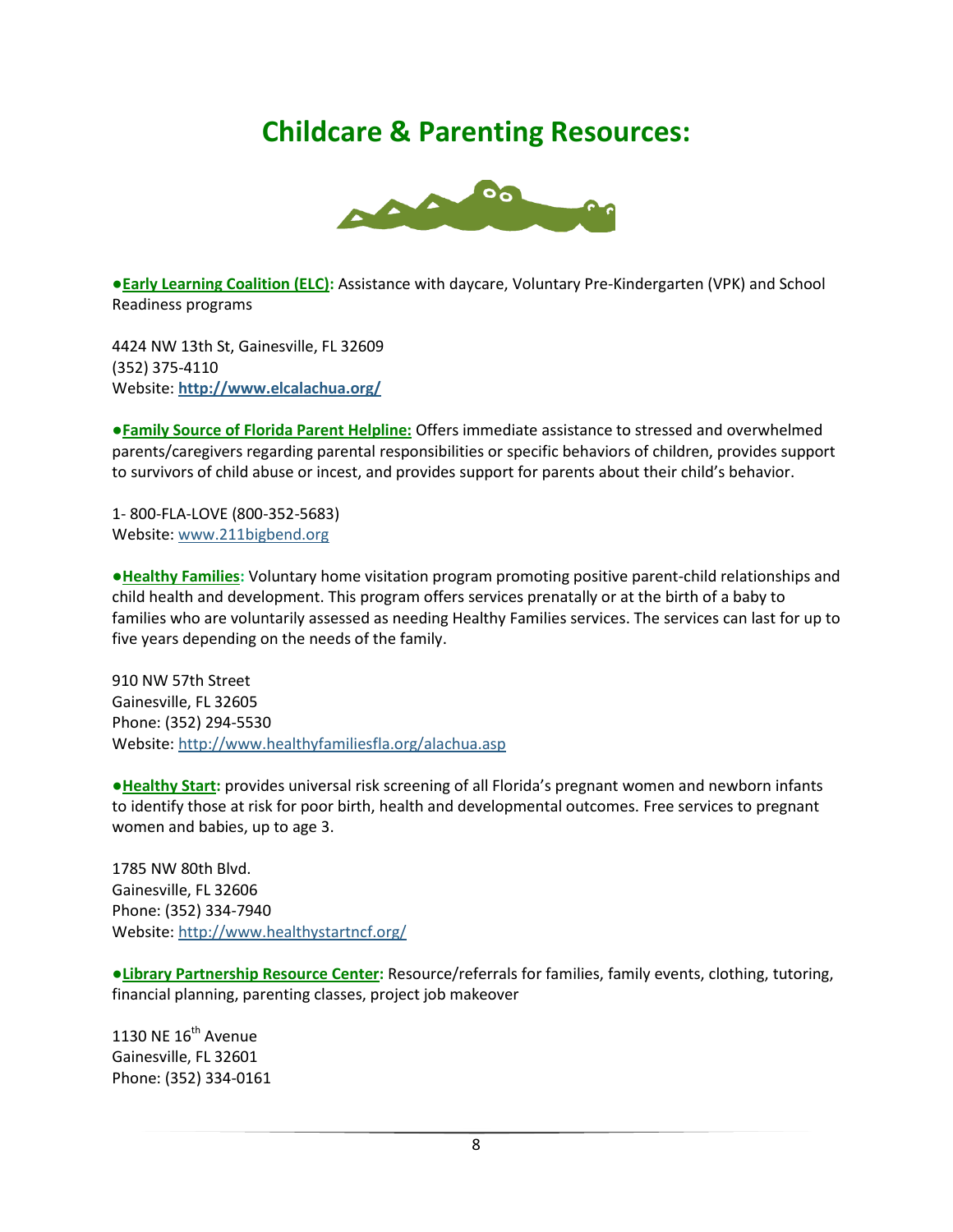807 SW 64th Terrace Gainesville, FL 32607 (Linton Oaks Neighborhood) Phone: (352) 505-6823 Website[: http://www.pfsf.org/resource-centers/library-partnership/](http://www.pfsf.org/resource-centers/library-partnership/)

**●Prescribed Pediatric Extended Care (PPEC, AKA Medical Daycare):** PPEC centers allow Medicaid eligible children from birth through age 20 with medically-complex conditions to receive continual medical care in a non-residential setting. PPEC centers provide nursing intervention and medical supervision to children with special health care needs

Phone: 1-800-289-7799 Website[: http://www.florida-ppec.com/](http://www.florida-ppec.com/)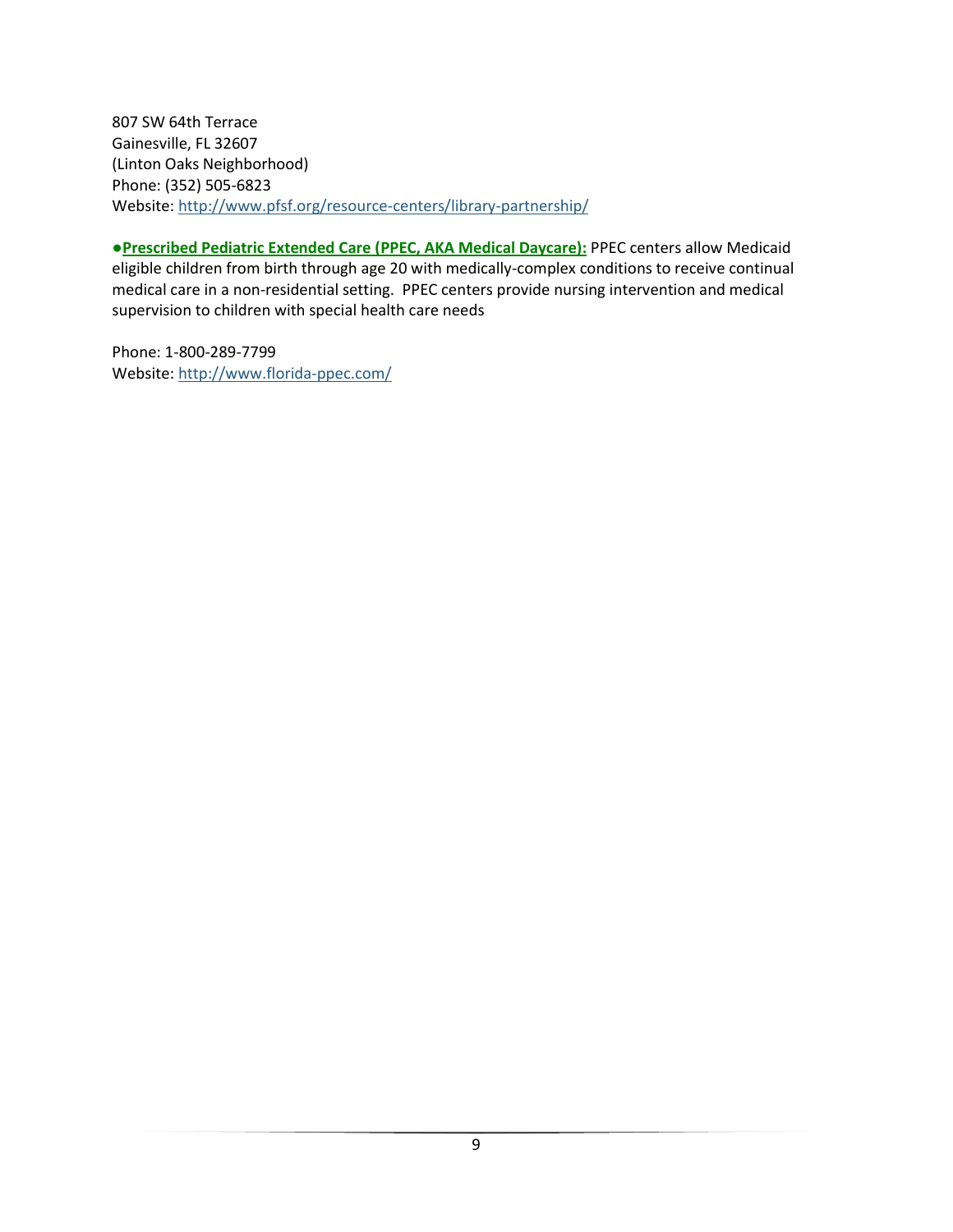## **Mental Health, Behavioral and Substance Abuse Counseling resources:**



●**Alachua County Crisis Center**: Provides counseling via phone, face-to-face crisis intervention, follow-up counseling care, support groups, and community education. Anyone suicidal, in crisis, or simply needing to talk- services are free. Victims services and rape crisis counseling.

218 SE 24th St Gainesville, FL 32641 Phone: (352) 264-6789 (local crisis hotline) (800) SUICIDE (784-2433; National Suicide Hotline) (800) SUICIDA (784-2432; Spanish) (800) 273-TALK (8255; National Suicide Prevention Lifeline) (352) 264-6557 (local rumor control hotline) Website[: http://www.alachuacounty.us/DEPTS/CSS/CRISISCENTER/Pages/CrisisCenter.aspx](http://www.alachuacounty.us/DEPTS/CSS/CRISISCENTER/Pages/CrisisCenter.aspx)

**●Behavior Analysis Support Services (BASS):** Applied Behavior Analysis therapy (Diagnosis such as Autism, ODD, ADHD, OCD, PDD, tantrum behaviors)

2035 SW 75<sup>th</sup> Street, Suite B Gainesville, FL 32607 Phone: (352) 332-8588 Website[: http://www.behavioralsupports.com/](http://www.behavioralsupports.com/)

**●CDS Family and Behavioral Services, Inc.:** Most of the programs offered by CDS Family & Behavioral Health Services are for youth – children and teens and their families. The CDS mission is "Strengthening Communities by Building Strong Families" which means helping kids and their parents develop the skills they need to succeed in life. Youth Shelters, free substance abuse counseling services

Phone: (352) 244-0628, (352) 244-0618 Toll-free: (800) 854-5377 Website[: http://www.cdsfl.org/](http://www.cdsfl.org/)

**●Child Advocacy Center:** Free counseling for victims of child abuse

Phone: (352) 376-9161 Website[: http://www.childadvocacycentergainesville.org/](http://www.childadvocacycentergainesville.org/)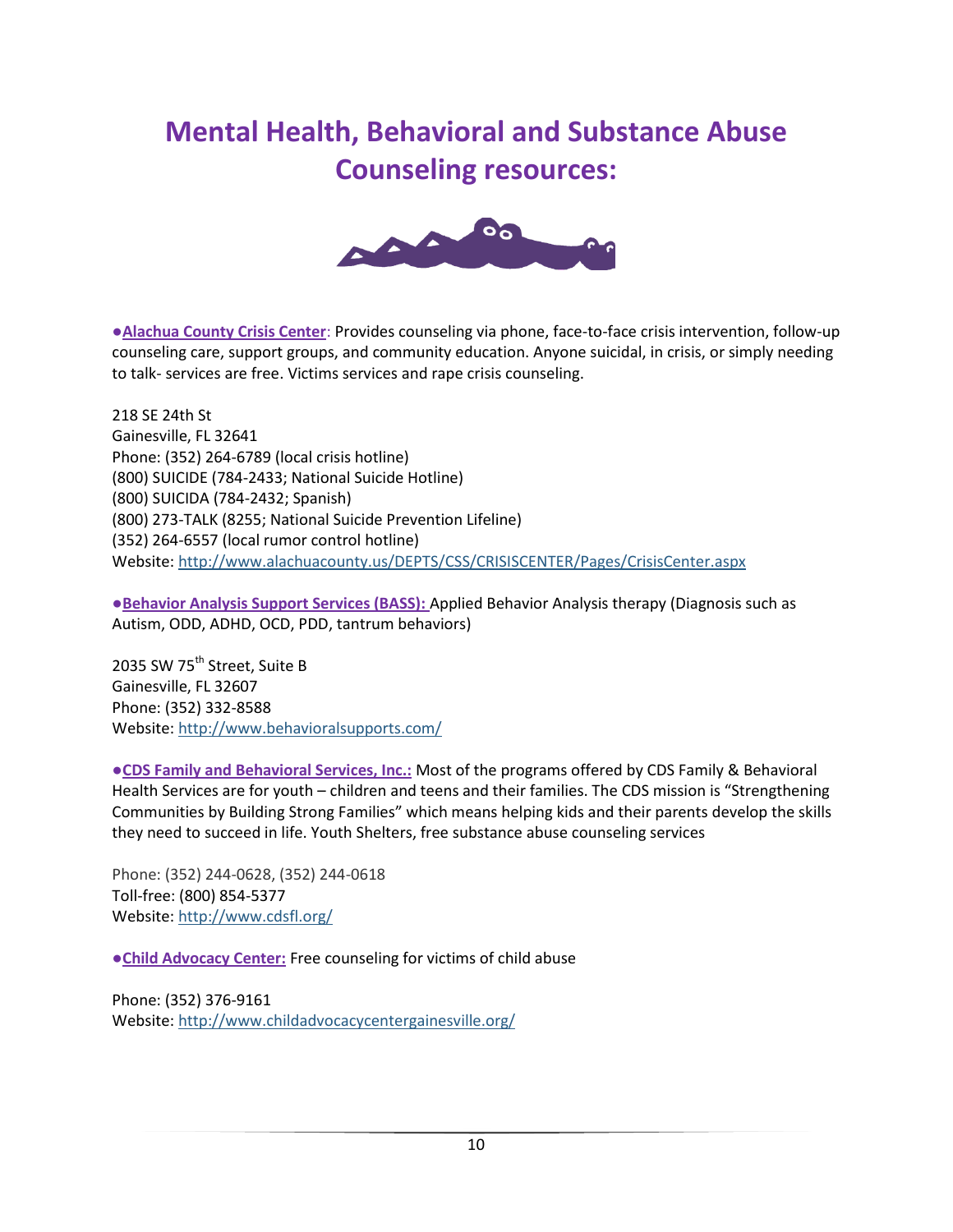**●ITM Group:** Adolescent counseling services (Substance abuse, anger management, sexually reactive)

225 SW 7th Terrace Gainesville, FL 32601 Phone: (352) 379-2829 Website[: http://itmflorida.com/programs/juvenile-programs](http://itmflorida.com/programs/juvenile-programs)

**●Meridian Behavioral Healthcare, Inc.:** Crisis Stabilization Unit, Outpatient Individual and Family counseling for adults and children, Outpatient Psychiatric services for adults and children, MIST Program (Mother's Intensive Support Treatment offers rehabilitation and counseling services for mothers who are working towards having a drug-free baby), OTP clinic (Outpatient substance abuse treatment for adults), Detox and substance abuse counseling services.

4300 SW 13th St Gainesville, FL 32608 Phone: (352) 374-5600 Toll-free: 1-800-330-5615 Website[: www.mbhci.org](http://www.mbhci.org/)

**●Village Counseling Center:** Mental health counseling (primary specialty providing services for sexually abused children or sexually reactive children)

3601 SW 2<sup>nd</sup> Avenue, Suite Y Gainesville, FL 32607 Website[: http://www.villagecounselingcenter.net/](http://www.villagecounselingcenter.net/)

**●Whole Child Consulting:** Applied Behavior Analysis therapy (Diagnosis such as Autism, ODD, ADHD, OCD, PDD, tantrum behaviors)

Phone: (352) 425-2063 Website[: http://www.wholechildconsulting.com/index.html](http://www.wholechildconsulting.com/index.html)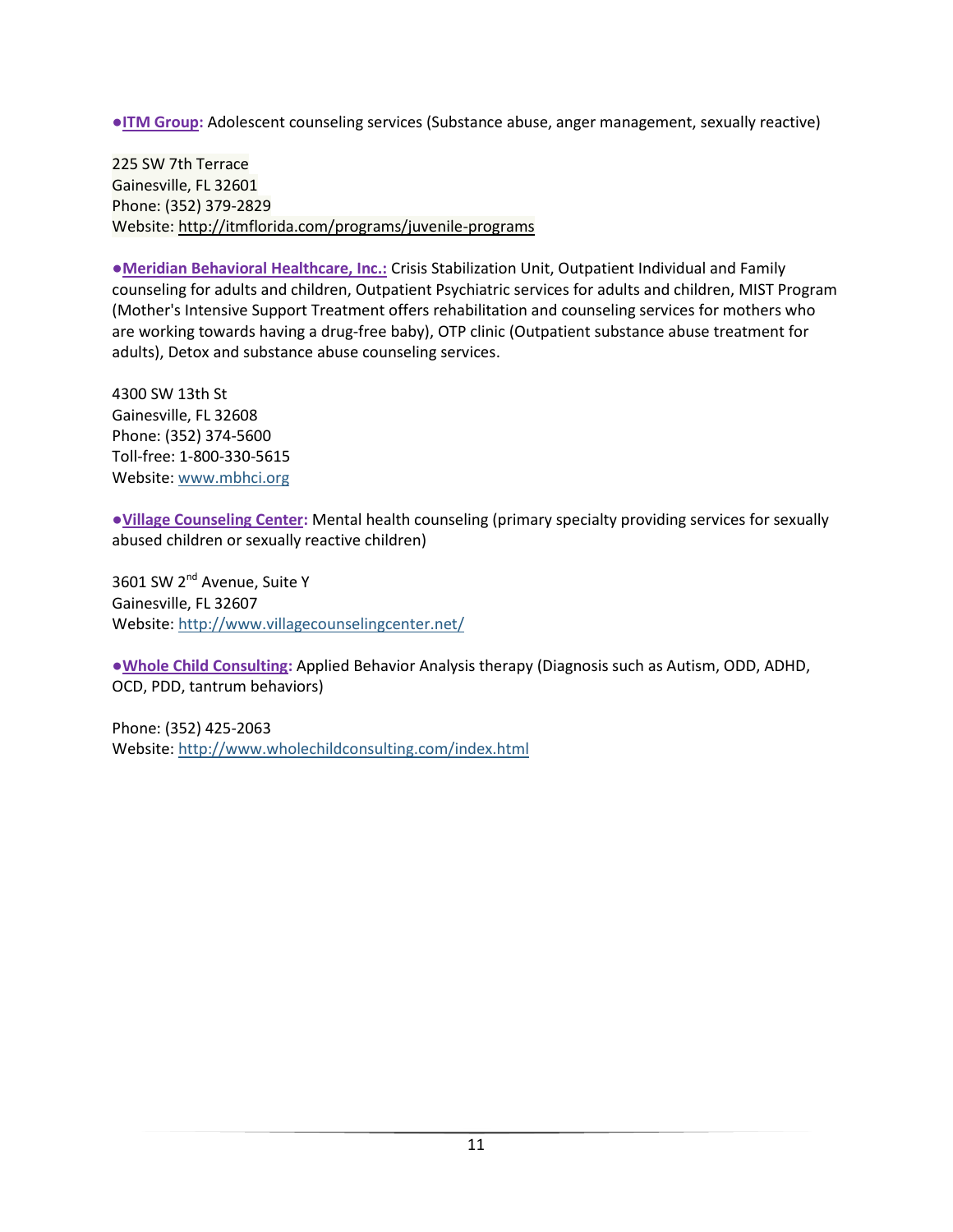#### **Domestic Violence resources:**



**●Intimate Partner Violence Assistance Clinic (IPVAC):** The Intimate Partner Violence Assistance Clinic (IPVAC) is a multidisciplinary clinic at the Levin College of Law providing indigent victims of domestic, dating and sexual violence with legal representation, mental health counseling and case management needs. Program is also affiliated with the SOURCE program.

Phone: (352) 273-0805 Website: <http://www.law.ufl.edu/academics/clinics/civil/ipvac>

**●Peaceful Paths:** Peaceful Paths is the certified domestic abuse network that serves survivors of domestic violence in Alachua, Bradford, and Union counties. Peaceful Paths provides a wide range of services including emergency shelter, transitional housing, crisis hotline, victim advocacy, children's programming, education and training, counseling and support groups, community awareness and intervention, violence prevention programs, and batterer's intervention programming. Peaceful Paths is a member of the Florida Coalition Against Domestic Violence (FCADV).

[2100 NW 53](https://maps.google.com/maps?q=2100+NW+53rd+Ave+Ste.+A,+Gainesville,+FL,+32653&hl=en&sll=27.698638,-83.804601&sspn=13.59453,20.302734&t=v&hnear=2100+NW+53rd+Ave,+Gainesville,+Alachua,+Florida+32653&z=17)rd Ave Ste. A [Gainesville, FL, 32653](https://maps.google.com/maps?q=2100+NW+53rd+Ave+Ste.+A,+Gainesville,+FL,+32653&hl=en&sll=27.698638,-83.804601&sspn=13.59453,20.302734&t=v&hnear=2100+NW+53rd+Ave,+Gainesville,+Alachua,+Florida+32653&z=17) Phone: (352) 377-8255 800-393-SAFE (7233) Website: <http://www.peacefulpaths.org/>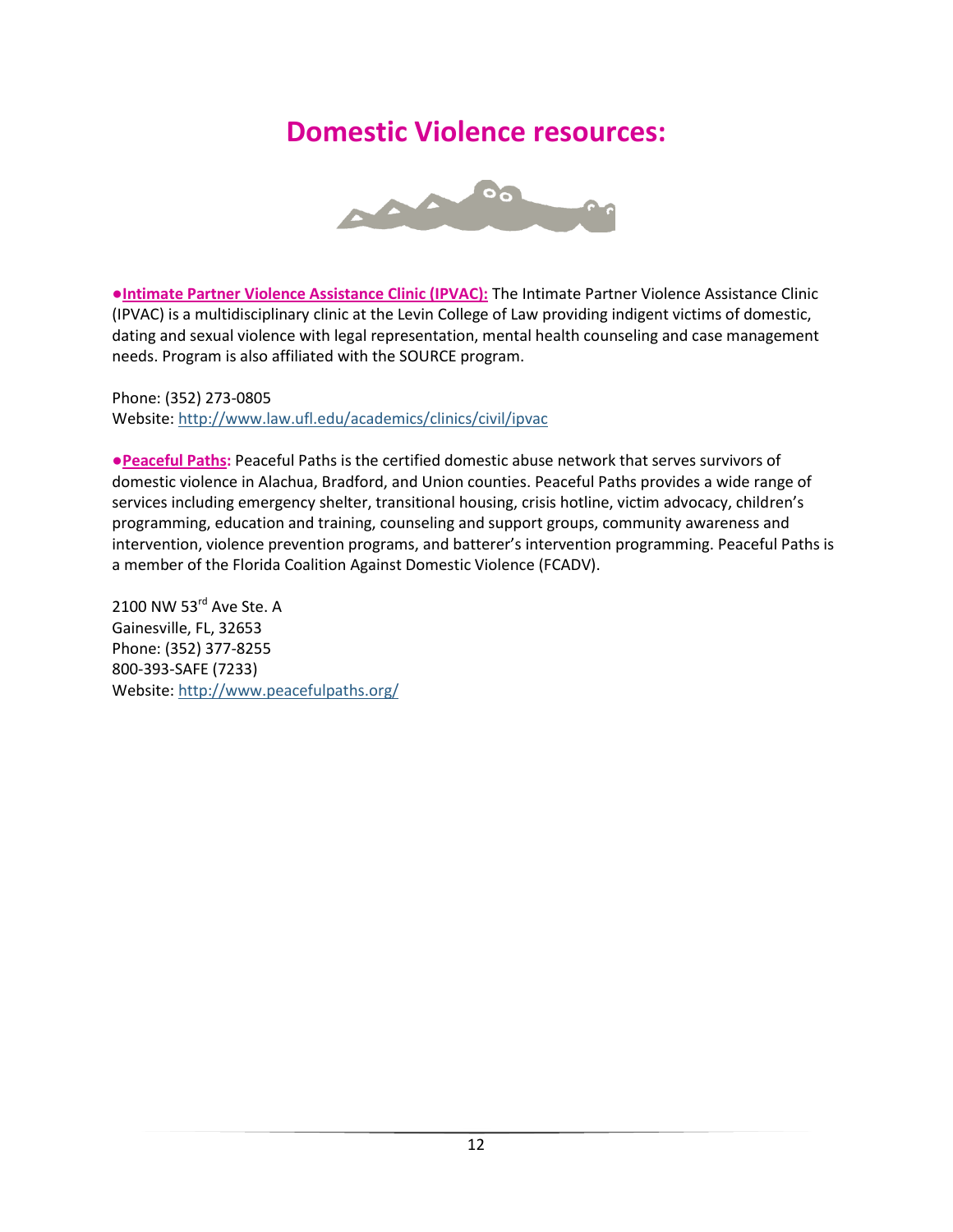#### **Medical resources:**



●**ACORN Clinic:** Low cost medical and dental care to low-income families

23320 N. State Road 235 Brooker, FL 32622 Medical: (352) 485-1133 Dental: (352) 485-2772 Website[: http://www.acornclinic.org/](http://www.acornclinic.org/)

**●Alachua County Community Support Services (ACOSS):** Medical resources as listed below

218 SE 24th Street Gainesville, FL 32641 Phone: (352) 264-6750 TDD: (352) 955-2499 Fax: (352) 264-6756 Website[: http://www.alachuacounty.us/DEPTS/CSS/SOCIALSERVICES/Pages/Services.aspx](http://www.alachuacounty.us/DEPTS/CSS/SOCIALSERVICES/Pages/Services.aspx)

Limited medical supplies: ACOSS will assist eligible client obtain medical supplies. Client must not be eligible for any other insurance. Exclusions apply.

Limited prescription assistance: ACOSS will assist eligible clients with limited prescription assistance by helping to pay for their medications. Client is responsible for co-pay. Client must not be eligible for any other insurance. Exclusions apply

Primary Care at Family Practice Medical Group: Primary Physician Care may be available for eligible persons including diagnostic testing and lab work. Client must not be eligible for any other insurance. Exclusions apply

Vision exams and eyeglasses: A collaborative effort between ACOSS and Lions Club Sight and Hearing Foundation to provide vision exams and eyeglasses to eligible persons.

**●Alachua County Health Department:** Family planning, HIV primary care, STDs, Immunizations

224 SE 24<sup>th</sup> Street Gainesville, FL 32641 Phone: (352) 334-7900 Website: <http://www.doh.state.fl.us/chdalachua/>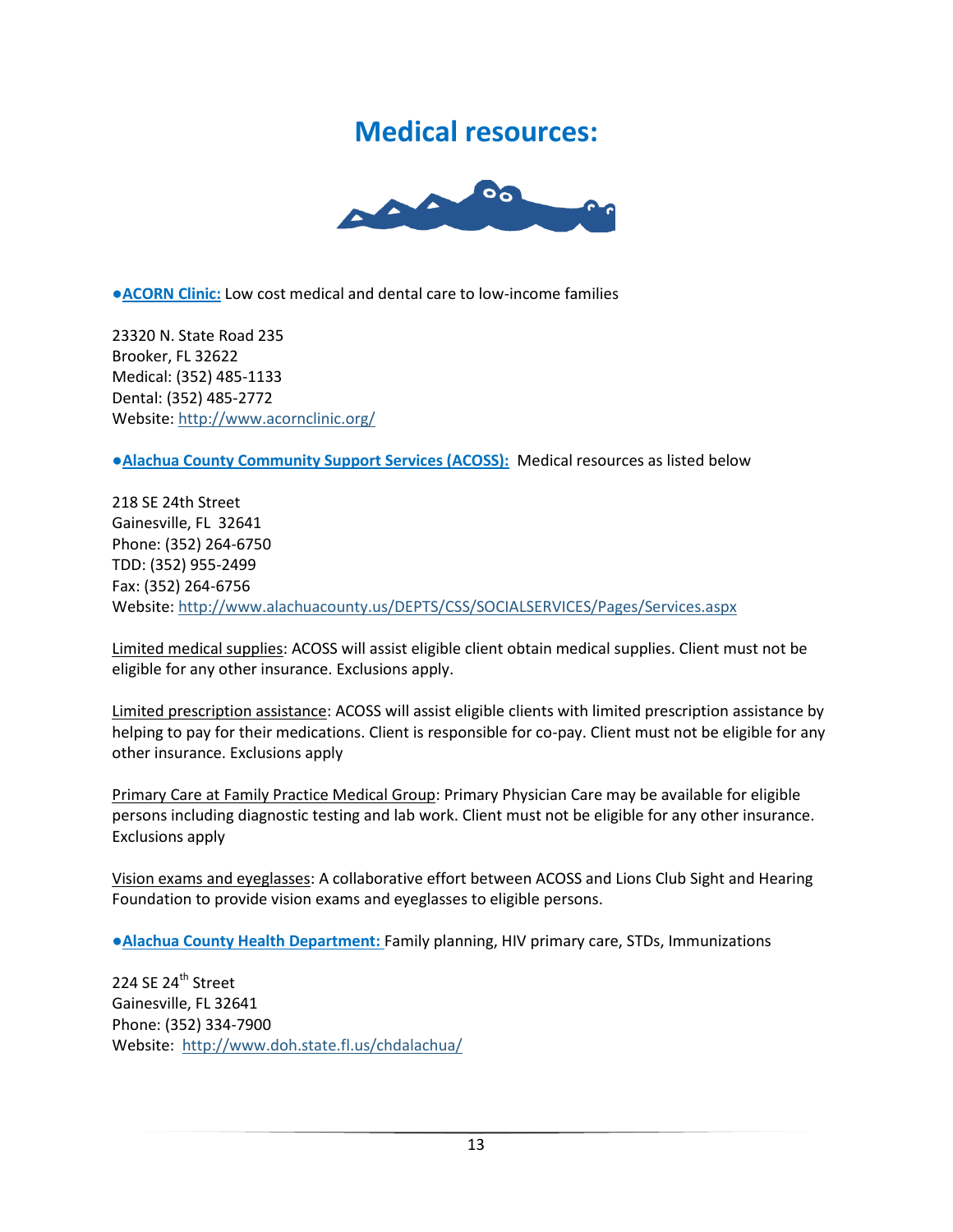●**Children's Medical Services (CMS):** family-centered programs designed to serve eligible children with special needs; also provide intervention, prevention, and other specialty programs.

1701 S.W. 16th Avenue, Bldg. B Gainesville, FL 32608 Phone: (352) 334-1400 Toll-free: 1-800-523-7545 Website[: http://www.cms-kids.com/](http://www.cms-kids.com/)

**●Early Steps Intervention:** Provides early intervention and support services to families with infants and toddlers who are at risk or have delays in development which are provided in a coordinated, familycentered system. The goal is for the family to receive strong support through a primary coach approach to teaming that assigns one member of a multidisciplinary team as the primary coach, where he or she receives coaching from other team members, and uses coaching with parents and other primary caregivers to support and strengthen their confidence and competence in promoting child learning and development. The services are provided in home or where the child learns and plays.

1329 Southwest 16<sup>th</sup> Street Gainesville, FL 32610 Phone: (352) 273-8555 or (800) 334-1447 Contact List: <http://www.cms-kids.com/home/contact/earlysteps.pdf>

**●Florida KidCare:** Through Florida KidCare, the state of Florida offers health insurance for children from birth through age 18, even if one or both parents are working.

To apply[: https://www.healthykids.org/documents/apply/kidcare\\_app\\_english.pdf](https://www.healthykids.org/documents/apply/kidcare_app_english.pdf)

Florida KidCare, P.O. Box 980 Tallahassee, FL 32302 1-888-540-5437 Website[: https://www.healthykids.org](https://www.healthykids.org/)

**●Florida Vision Quest**: provides eyeglasses to kids in locations around the state

Website[: http://www.flvq.org/aboutJVQ.asp](http://www.flvq.org/aboutJVQ.asp)

**●Gainesville Community Ministry:** Dental clinic (548-4806), OT 4 kids (327-9049, with free tutoring, reading groups, occupational therapy, vision screenings, community play groups, parent to parent support groups, and developmental screening. For children birth to 6 years of age), PT clinic, Vision clinic (372-8162, vision screening/exams and donated eye glasses to those in need. Exams will be conducted every 3 months. Donations of \$5.00 to cover cost of eye glasses suggested.)

238 SW 4th Ave Gainesville, Fl 32601 Local: (352) 372-8162 Website[: http://www.gcmhelp.org/home0.aspx](http://www.gcmhelp.org/home0.aspx)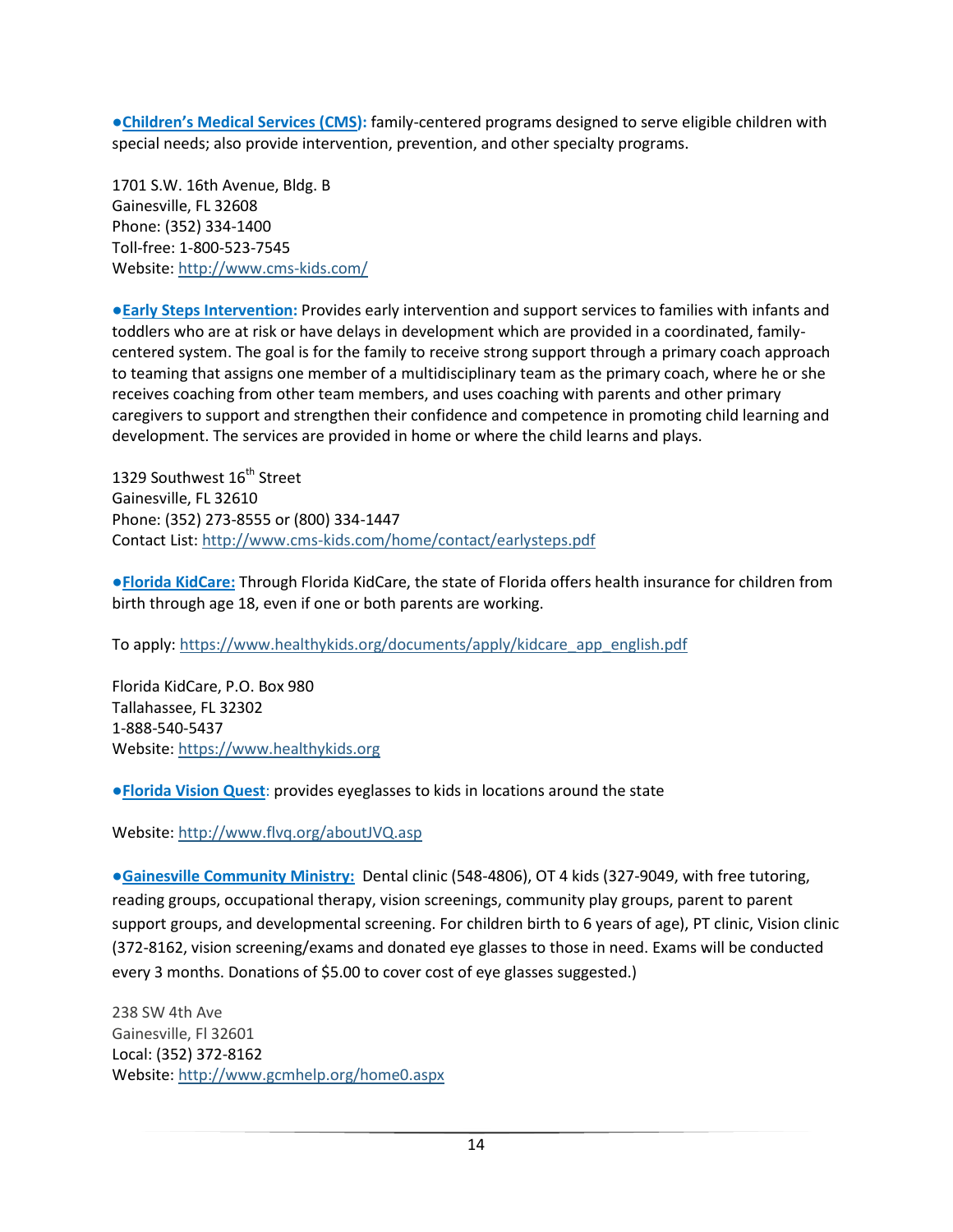**●Helping Hands Clinic**: Provides medical services to the poor and the homeless.

First United Methodist Church 509 NE 1st Street Gainesville, FL 32601 Phone: (352) 519-5542 Website: <http://hhcg.org/>

**●Hospital Homebound**: Home education and related services provided to eligible students who are unable to attend school for medical reasons.

1817 East University Ave Gainesville, FL 32641-2629 Phone: (352) 955-7671

**●Medicaid:** Information on local Medicaid Doctors and Healthcare providers.

Website: <http://mymedicaid-florida.com/> o[r http://portal.flmmis.com/FLpublic/Default.aspx](http://portal.flmmis.com/FLpublic/Default.aspx)

Link to list of local providers**:**  [http://portal.flmmis.com/FLPublic/Portals/0/StaticContent/Public/Area%203a/3A%20%20Provider%20L](http://portal.flmmis.com/FLPublic/Portals/0/StaticContent/Public/Area%203a/3A%20%20Provider%20Listing%20for%20Web%20page.pdf) [isting%20for%20Web%20page.pdf](http://portal.flmmis.com/FLPublic/Portals/0/StaticContent/Public/Area%203a/3A%20%20Provider%20Listing%20for%20Web%20page.pdf)

Local Office: 14101 NW HWY 441, Suite 600 Alachua, FL 32615 Phone: (386) 418-5350 Toll Free: 1-800-289-7799

To request Medicaid Insurance Change: 1-866-762-2237

**●Medicaid Options**: Assists parents with selecting a Medicaid plan for their child (HMO versus Medicaid)

Phone: 1-888-367-6554

**●Medicaid Transportation (MV Transit):** Transportation for those who have Medicaid insurance.

3713 SW 42nd Ave. Suite 3 Gainesville, FL 32608 Phone: (352) 375-2784 x 11600 Fax: (352) 378-6117 Website[: http://www.mvtransit.com](http://www.mvtransit.com/)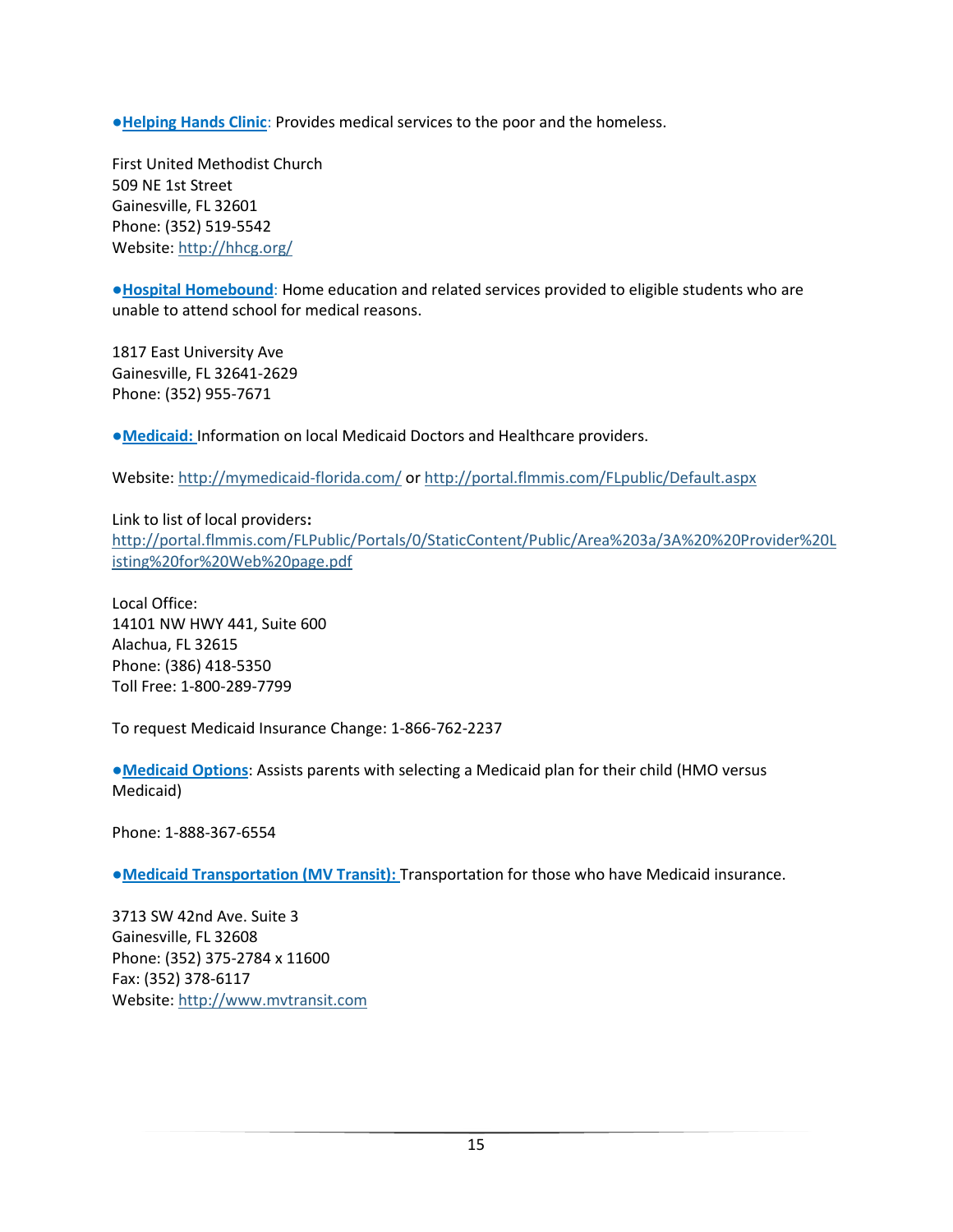**●Medicaid Waiver Program/Agency for Persons with Disabilities (Florida):** This program offers 28 supports and services to assist individuals with developmental disabilities to live in their community. Eligibility: Children must be referred after 3 years old but prior to 18 years old. Diagnosis of: Autism, Cerebral Palsy, Mental Retardation/Intellectual Disability (IQ of 70 or below), Prader-Willi Syndrome, and Spina Bifida

**To apply:** <http://www.apdcares.org/customers/application/>

Phone: (850) 488-4257 1-866-APD-CARES (1-866-273-2273)

Local: 1621 Northeast Waldo Road; Building 1 Gainesville, FL 32609 Phone: (352) 955-6061 Fax: (352) 955-5787 Website: [www.apdcares.org](http://www.apdcares.org/)

**●Mobile Outreach Clinic:** The Mobile Outreach Clinic provides free health care to the medically underserved in low income neighborhoods and rural areas in and around Alachua County. Calendars (and locations of services) are updated monthly on the clinic's website.

Clinic: (352) 262-0162 Office: (352) 273-5329 Fax: (352) 733-4291 Website[: http://outreach.med.ufl.edu/](http://outreach.med.ufl.edu/)

**●Prescribed Pediatric Extended Care (PPEC, AKA Medical Daycare):** PPEC centers allow Medicaid eligible children from birth through age 20 with medically-complex conditions to receive continual medical care in a non-residential setting.

Phone: 1-800-289-7799 Website[: http://www.florida-ppec.com/](http://www.florida-ppec.com/)

**●Social Security Administration:** To apply for Social Security Disability Income

1610 NW 23<sup>rd</sup> Avenue Gainesville, FL 32605 Phone: (352) 375-4178 National: 1-800-772-1213 TTY: 1-800-325-0778 Website[: www.socialsecurity.gov/applyfordisability](http://www.socialsecurity.gov/applyfordisability)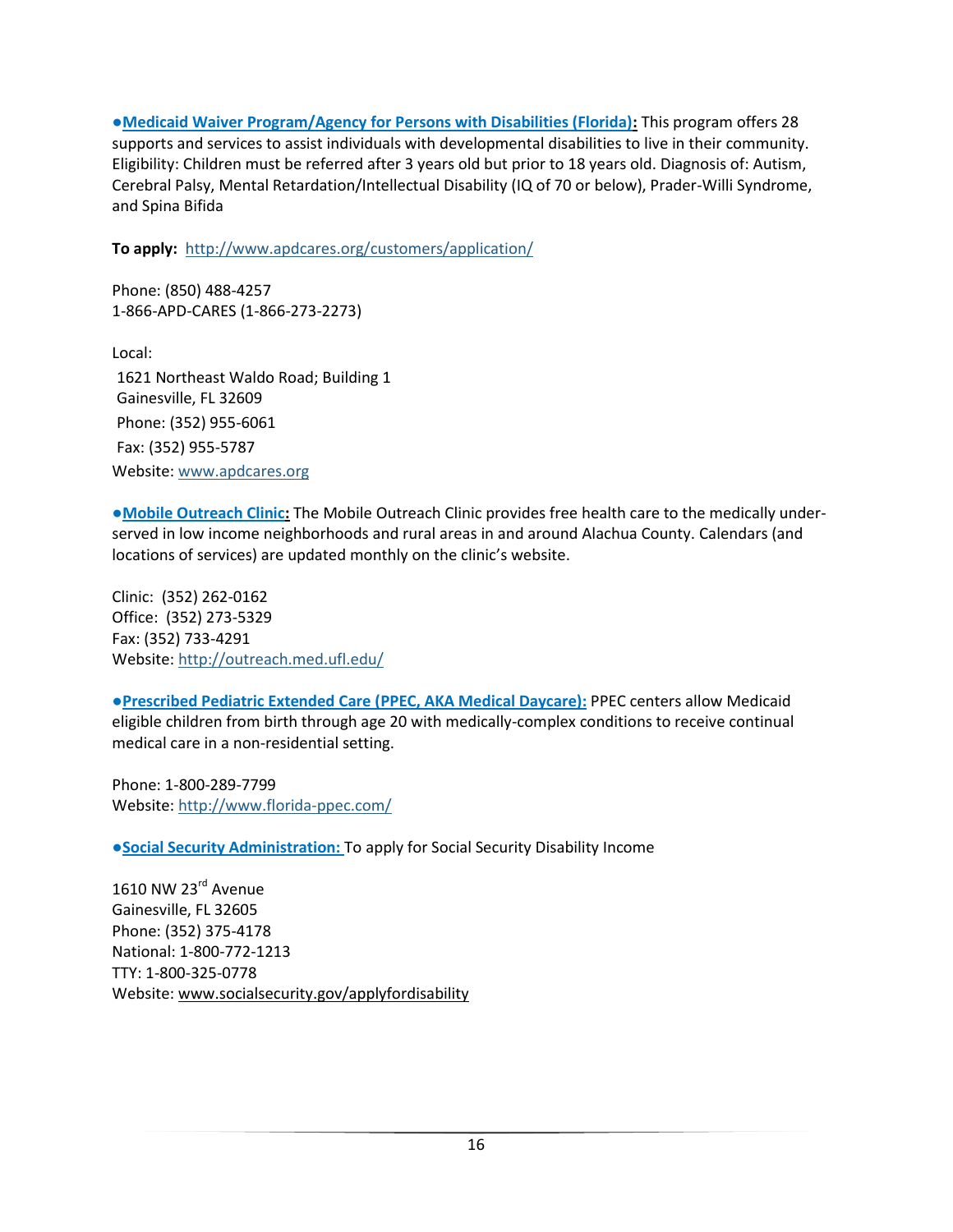**●UF CARD:** The Center for Autism & Related Disabilities (CARD) provides support and assistance with the goal of optimizing the potential of people with autism and related disabilities.

2046 NE Waldo Road Suite 3200 Gainesville, FL 32609 Toll Free: 1-800-9-AUTISM Phone: (352) 273-0581 Website[: http://card.ufl.edu/](http://card.ufl.edu/)

**●Women's, Infants and Children Project (WIC)**: provides food and referrals to healthcare for mothers with infants and children under age 5

Phone: 1-800-494-2543

Website[: www.floridawic.org](http://www.floridawic.org/)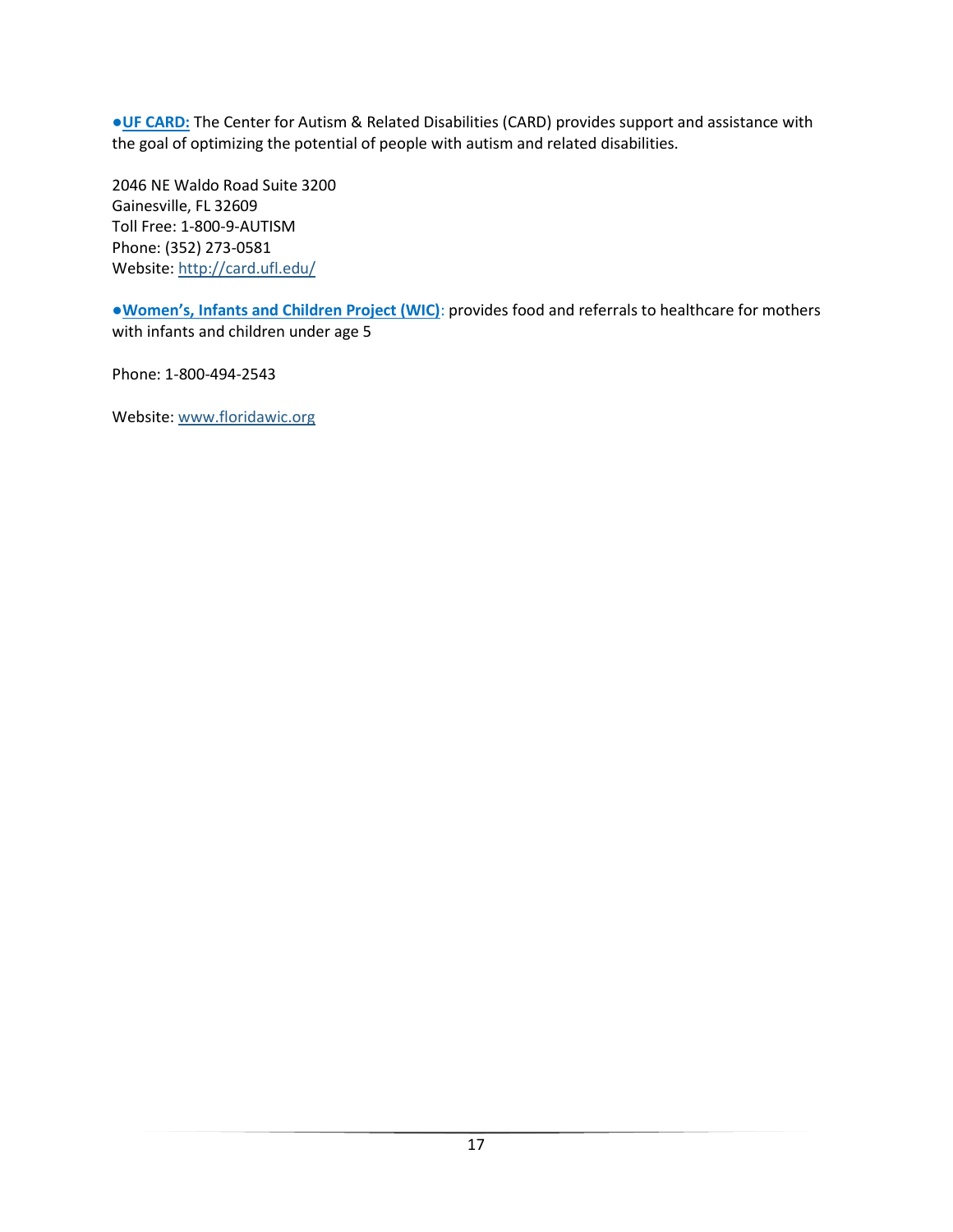# **Housing & Homeless Resources:**

*Emergency shelters, youth shelters, and Long-Term housing programs*



●**Alachua County Growth Management:** Down payment assistance, home repair programs

Phone: (352) 264-7013 Website[: http://growth-management.alachuacounty.us/housing\\_programs/](http://growth-management.alachuacounty.us/housing_programs/)

●**Alachua County Housing Authority:** Provides quality housing or rental assistance to certified clients. Must meet program requirements, including income, family size and background check.

703 NE 1st St Gainesville, FL 32601 Phone: (352) 372-2549 Website[: http://www.acha-fl.com/](http://www.acha-fl.com/)

**●Community Action Agency:** Low-Income Home Energy Assistance Program (LIHEAP), Weatherization Assistance Program, Home-ownership, repairs

1405 NW 13<sup>th</sup> Street, Suite B Gainesville, FL 32601 Phone: (352) 373-7667 Website[: http://www.cfcaa.org/](http://www.cfcaa.org/)

**●Gainesville Housing Authority**: Provides quality housing or rental assistance to certified clients. Must meet program requirements, including income, family size and background check.

1900 SE 4th St Gainesville, FL 32641 Phone: (352) 872-5500 Website[: http://gainesvillehousingauthority.org/](http://gainesvillehousingauthority.org/)

**●Habitat for Humanity:** Works in partnership with low-income families to build low-cost housing. Must presently be living in substandard housing and meet income requirements.

2317 SW 13th St Gainesville, FL 32608 Phone: (352) 378-4663 Website: [www.alachuahabitat.org](http://www.alachuahabitat.org/)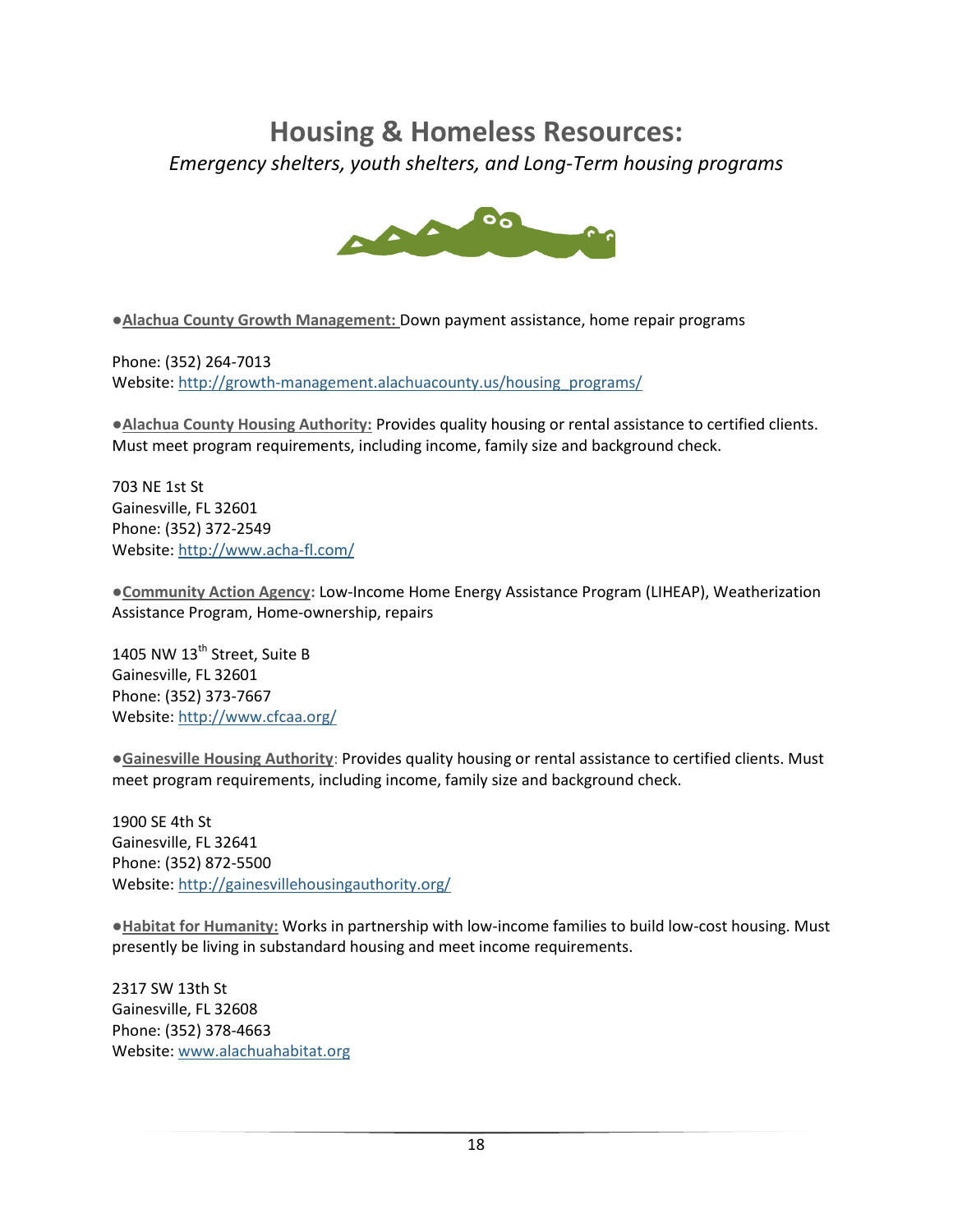**●Interface Youth Shelter (through CDS Family & Behavioral Services, Inc.)**: The residential program is voluntary for youth age 10-17. Youth stay in the shelter for a night or two in emergency situations or can stay 3-5 weeks to work on developing skills needed for success in the future.

Interface Youth Shelter, Central 1400 NW 29th Road Gainesville, FL 32605 Phone: (352) 244-0618 Website[: http://www.cdsfl.org/youth/interface-youth-program-shelters/](http://www.cdsfl.org/youth/interface-youth-program-shelters/)

**●Interfaith Hospitality Network:** Shelter and comprehensive support (case management, transportation, daycare) for homeless families with children.

Phone: (352) 378-2030 Website[: http://www.ihngvl.org/](http://www.ihngvl.org/)

**●Pleasant Place**: Pleasant Place provides a safe, nurturing environment for pregnant and parenting teens who are victims of abuse or neglect or who are homeless.

Phone: (352) 377-9669 Website[: http://www.pleasantplace.net/](http://www.pleasantplace.net/)

**●St. Francis House:** Soup kitchen, emergency shelter, transitional housing program, and long-term housing

413 S. Main Street Gainesville, FL Phone: (352) 378-9079 Website[: http://stfrancishousegnv.org/](http://stfrancishousegnv.org/)